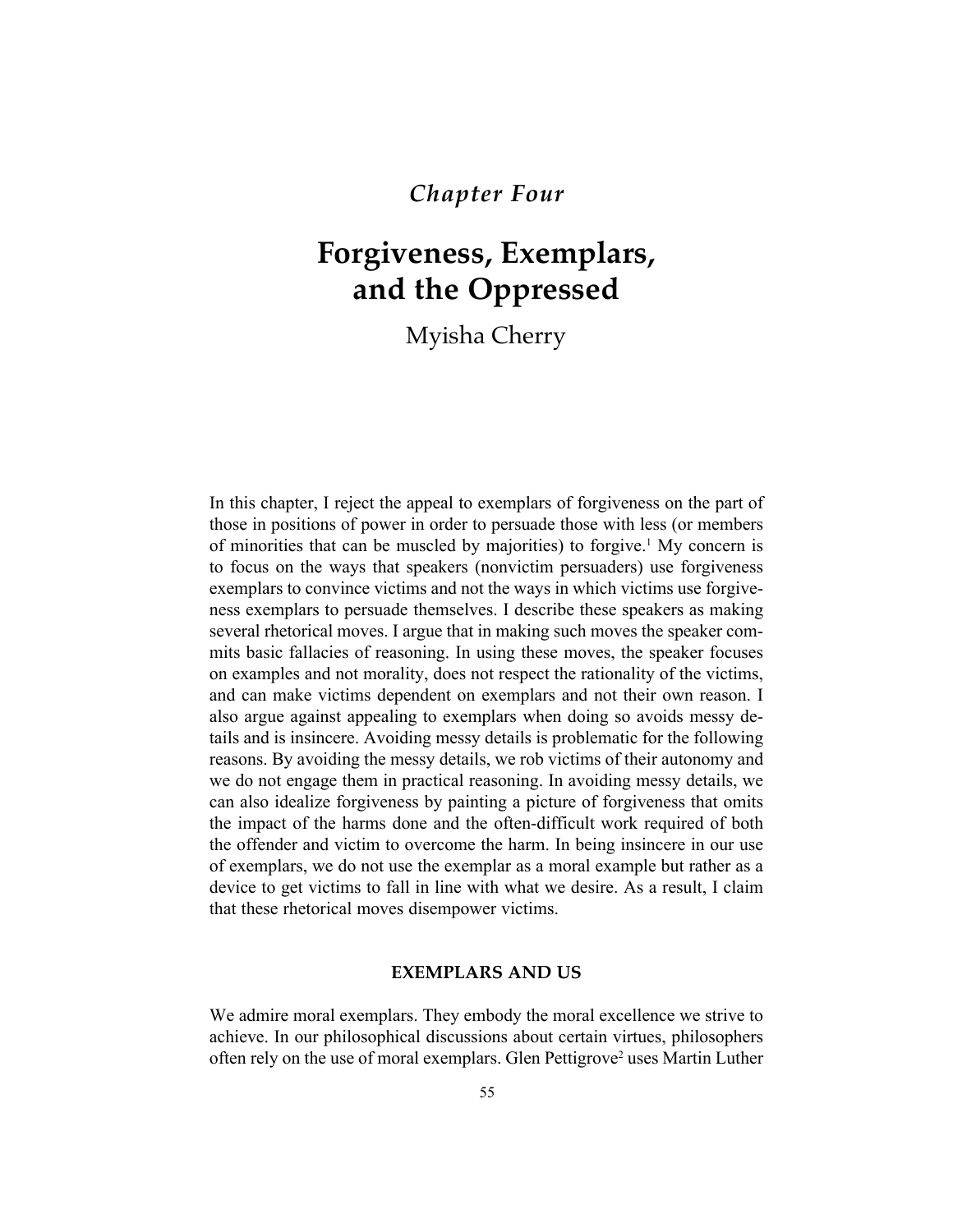King Jr. and Gandhi as examples of those whom we admire for their meekness. Martha Nussbaum<sup>3</sup> uses Nelson Mandela as an example of generosity and as an example of a nonangry revolutionary. Hannah Arendt<sup>4</sup> notes that forgiveness is a necessary corrective for damages and she makes the bold claim that Jesus of Nazareth not only embodied forgiveness, but also invented it. The use of exemplars is not only present in philosophical texts but often used in everyday conversations concerning moral matters.

A 2016 CBS news report titled "Innocent Man Ends Up Pals with Crooked Cop that Framed Him" illustrates the practice of using exemplars to persuade and inspire.<sup>5</sup> Steve Hartman reports that in 2005, Officer Andre Collins arrested Jameel McGee in Michigan for dealing drugs. However, Officer Collins falsified the police report, and by doing so he put an innocent man behind bars. McGee did four years in prison for a crime he did not commit. Collins's lies would eventually catch up with him and he ended up doing over a year in prison for falsifying reports, among other crimes. Years later, Collins apologized and the article reports that that was all McGee needed to hear to forgive. McGee noted that he forgave Officer Collins for both their sakes. The two now give speeches on forgiveness. The article ends by stating, "And clearly, if these two guys from the coffee shop can set aside their bitter grounds, what's our excuse?" Although Hartman seems to have written the article to motivate and challenge people to forgive, his use of moral exemplars is problematic because he uses the fact that McGee forgave as a decisive reason for readers to forgive. By doing so, the author not only idealizes the forgiveness process, but also seeks to convince us to make moral judgments based on examples alone. This, I will argue, does not respect the autonomy of victims. The article, however, is not alone in its misuse of forgiveness exemplars. The rhetoric the article employs is very common. It is this kind of exemplar case that I will focus on in this chapter.

Immanuel Kant argues that exemplars are useful for moral education, inspiration, and emulation, but he also recognizes that they are not sufficient. On my reading of Kant, following moral exemplars as our primary reason for action is problematic. By claiming that forgiveness exemplars are sufficient for practicing forgiveness, I argue, "speakers" do not use moral exemplars appropriately. Instead of inspiring those who hear their forgiveness arguments, this kind of rhetorical strategy disempowers victims. For example, Hartman omits important information that is needed for readers to fully deliberate by painting an idealized picture of forgiveness, and by doing so he avoids the messiness that is often involved when a victim is wronged and when he or she undergoes the process of forgiveness. A speaker uses moral exemplars inappropriately when he or she claims that we should forgive because Collins and McGee or Mandela and King practiced forgiveness.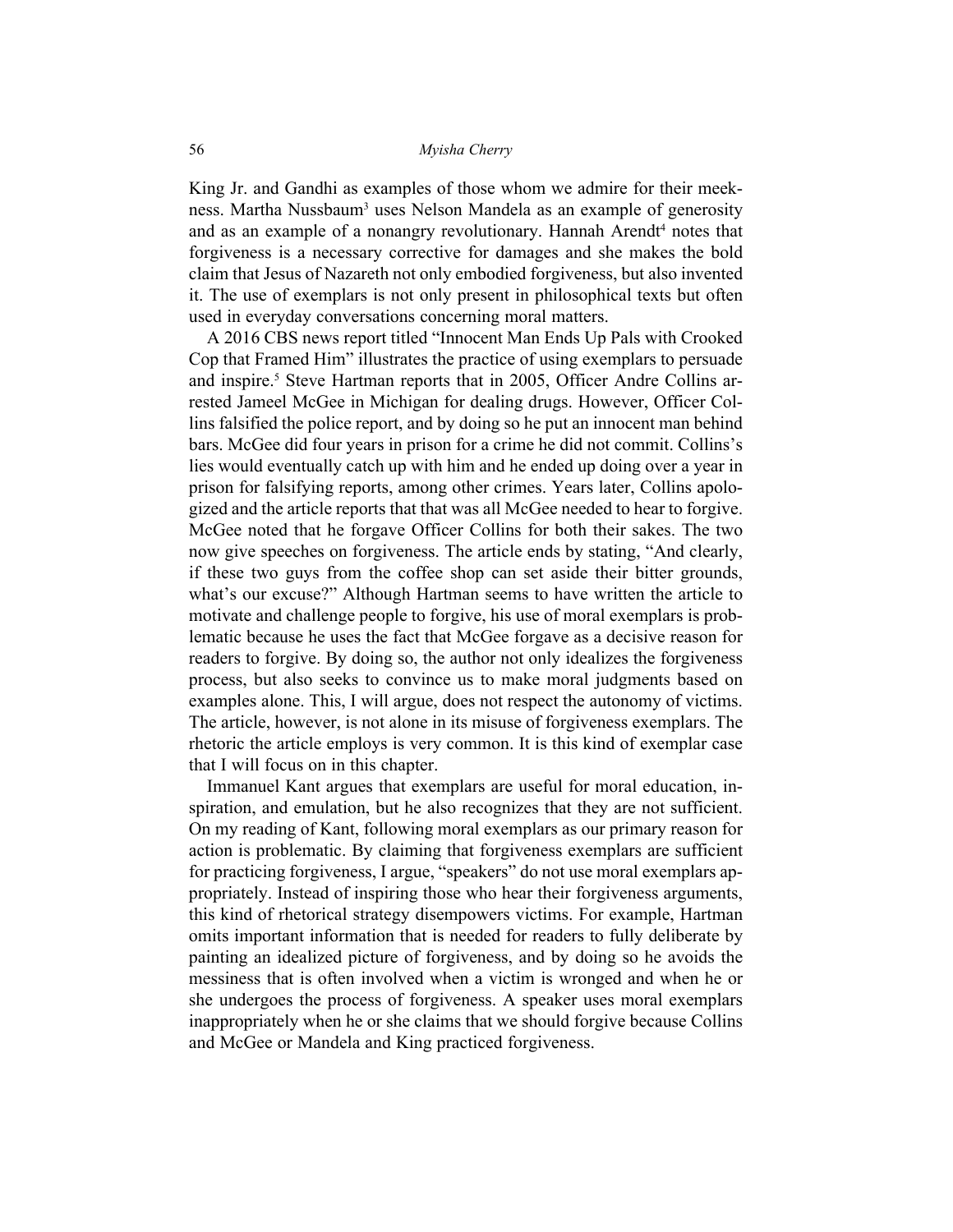In this chapter, I argue that while moral exemplars are useful, we must be careful in our use of them. I focus on forgiveness exemplars as my paradigmatic case. I first describe forgiveness exemplars that are often used to persuade victims to forgive such as Nelson Mandela, King, and Jesus of Nazareth. I also explain how, for Kant, highlighting these figures as moral exemplars can be useful. I then explain two kinds of rhetorical strategies that are used when attempting to convince victims to forgive. Last, I explain (à la Kant) how the use of these moral exemplars do not empower but instead disempowers victims. I do not claim that we ought not use forgiveness exemplars; rather, we should be careful how and why we employ exemplars in our forgiveness arguments. By "forgiveness arguments," I do not mean the logical enterprise that is restricted to professional philosophers. I think that everyday people articulate forgiveness arguments in the public domain (for example, in the media) as well as in the private domain (for example, in intimate conversations) when they attempt to use reasons to persuade victims to forgive. Borrowing from Kant, I also offer suggestions for the appropriate use of forgiveness exemplars.

## **FORGIVENESS EXEMPLARS**

Several historical figures come to mind when we think of forgiveness. They include Nelson Mandela, Martin Luther King Jr., and Jesus of Nazareth. These figures were not only people who practiced forgiveness in private, but their public practice and teachings also helped to achieve radical change.

Former South African president Nelson Mandela is a symbol of forgiveness. Decades before his presidency, he was sentenced to hard labor for life for the charge of conspiracy to overthrow the government through violence. As leader of the African National Congress (ANC), Mandela had fought to end white minority rule in apartheid South Africa. Having gone to prison as a man known to use violence, he arose as a symbol of peace. Although he was locked away for decades, Mandela is believed to have emerged from prison without bitterness. Instead of seeking revenge on whites, he believed that reconciliation was the only thing that could solve the racial divide in South Africa. Several examples of Mandela's forgiveness have been publicly noted. Mandela invited one of his former guards to his inauguration ceremony. He invited his former jailer to the dinner that celebrated his twentieth anniversary of being released from prison. He also invited Percy Yutar, the state prosecutor who demanded Mandela get the death penalty, to a dinner. While dinners may seem insignificant, grassroots initiatives in post-apartheid South Africa such as Koinonia Southern Africa have used dining together as an opportunity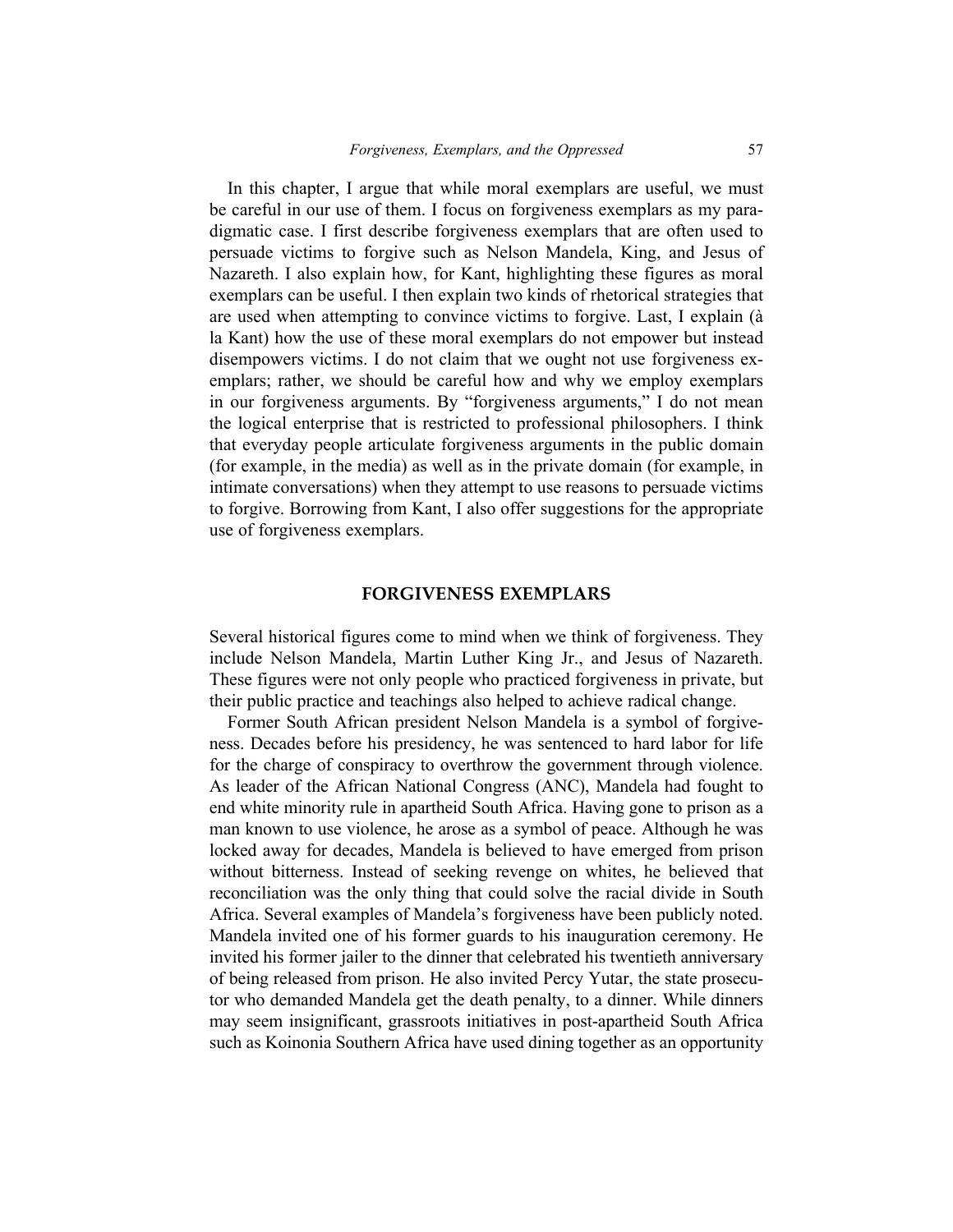for reconciliation. We can say that Mandela forgave jailers, lawyers, and a government that once hated and mistreated him and his fellow natives. It is believed that his public practice of forgiveness is responsible for reconciling a nation once stifled by the unfair, dehumanizing, and even deadly practices of apartheid.

Martha Nussbaum argues that Mandela never spoke about forgiveness at all but framed his efforts in different terms. On her view, Mandela embodied more of an unconditional generosity than an unconditional forgiveness. She claims that Mandela did not engage in payback; instead his treatment of others shows "generosity and forgetfulness of past wrongs."6 However, I think that Nussbaum's reading of Mandela's actions, as a display of generosity and not forgiveness, is in error. Mandela actually displays Butlerian forgiveness. For British moralist Joseph Butler, forgiveness is a moderation of resentment and the refusal to engage in payback.<sup>7</sup> It entails compassion and seeing the offender as still part of humanity. Mandela displayed Butlerian forgiveness because he refused to pay back the guards who mistreated him. He had compassion for them and other whites. He still considered whites as part of the moral community despite their complicity and participation in apartheid. While Nussbaum notes that Mandela never used the word "forgiveness,"<sup>8</sup> it seems that based on a Butlerian view of forgiveness, forgiveness is something that Mandela practiced.

Another exemplar of forgiveness is Martin Luther King Jr. Dr. King was a pastor and civil rights leader. As a leader of the Southern Christian Leadership Committee, he worked with others to end segregation laws in the South. Later in his life, he would fight for the rights of the poor. Unlike Mandela, King used the word "forgiveness." He repeatedly spoke about forgiveness in his sermons (documented in "Strength to Love" and "Radical King"). For King, to love our enemies required the capacity to forgive. Forgiveness creates an atmosphere for a new beginning. King notes that when we forgive, we forget, in the sense that the evil deed is no longer a mental block impeding a new relationship. King thought that the evil deed of an agent never expresses fully who they are.<sup>9</sup> This leads us from hate to love for we are reminded that the offender is not beyond redemptive love. King admits that we "are tempted to become bitter and to retaliate with a corresponding hate" but that "the darkness of racial injustice will be dispelled only by the light of forgiving love."10

King not only preached forgiveness but he practiced it. In 1956, Izola Curry stabbed King. Roy James, a lieutenant of the American Nazi Party, attacked King in 1962 at a rally in Alabama. He forgave them. Similar to Joseph Butler, King recognized that we should extend pity to the offender because in the offender hurting another, he also hurts himself. Butler states, "no one ever did a designed injury to another but at the same time he did a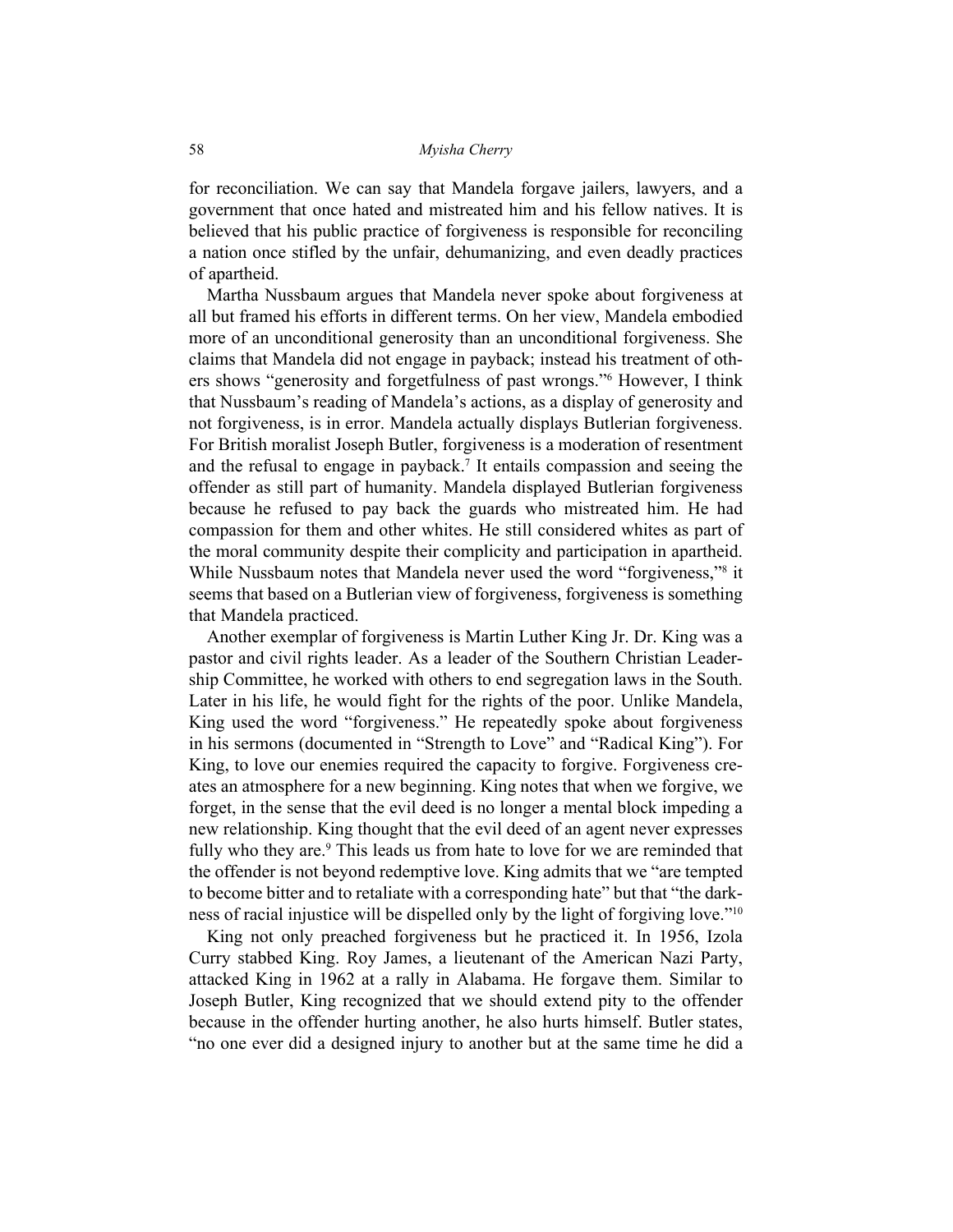much greater injury to himself, he [should be] an object of compassion."<sup>11</sup> If forgiveness is the forswearing of negative emotions, King surely forswore bitterness and resentment. If, according to Macalester Bell,<sup>12</sup> forgiveness is not only the forswearing of resentment but also of contempt (she calls this Forgiveness-C), King also practiced forgiveness by refusing to exclude Curry and James from the moral community. In eulogizing Martin Luther King Jr., Morehouse College president Benjamin Mays stated, "here was a man who believed . . . that violence is self-defeating; and that only love and forgiveness can break the vicious circle of revenge."13

A forgiveness exemplar for Martin Luther King Jr. was Jesus of Nazareth. King often used the example of Jesus in sermons such as "Love in Action," "Love and Forgiveness," and "Loving Your Enemies." The Christian Gospels depict Jesus as one who practiced forgiveness. According to the Gospels, Jesus instructed his followers to model their forgiveness on divine forgiveness. He argued that if we forgive, then the father would forgive us (Luke 6:37–38, Luke 17:35). When asked how many times we should forgive each other, Jesus replied, "seven times seventy." Christians believe that Jesus lived and then died on the cross to be a sacrifice for the forgiveness of their sins, for it was his dying on the cross that would allow them to be forgiven and redeemed. Jesus forgave the sins of the adulterous and paralyzed (Mark 2:1–12). While dying on the cross, he did not ask God to avenge those who were crucifying and mocking him; instead Jesus asked God to forgive them "for they know not what they do" (Luke 23:34). Jeffrie Murphy argues that the ignorance of offenders gives us reason to excuse them but not to forgive them. Thus Jesus's statement would go better as "Father, *excuse* them for they know not what they do."14 While Murphy and others claim that Jesus actually pardoned offenders instead of forgave offenders, I do not have space to take up this controversy here. The claim that Jesus was philosophically sloppy in his use of forgiveness does not negate the fact that there are reasons why many still read him as preaching forgiveness. There is also textual evidence that lead many to conclude that he was an exemplar of forgiveness.

## **MORAL EXEMPLARS AND KANT**

These forgiveness exemplars do not just make for a good story in the practice of forgiveness. For philosophers including Kant, moral exemplars are helpful, and Kant has several things to say about what moral exemplars can do. A moral exemplar, according to Kant, is someone who lives his or her life according to the moral law. They strike down our pride, inspire respect, and are a source of encouragement. How are they able to do this? When we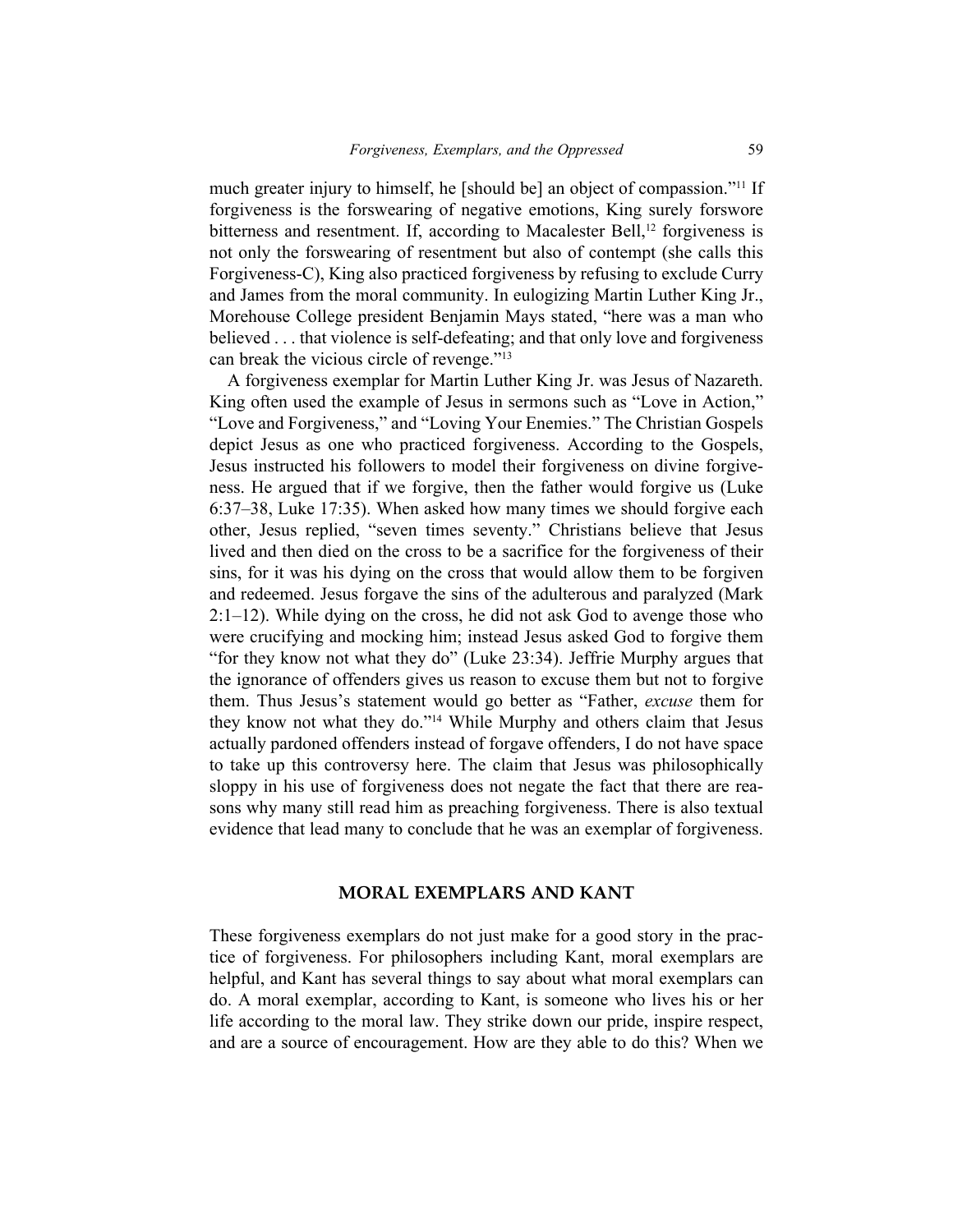see someone as an example of the moral law, Kant notes in the *Critique of Practical Reason* that "[he or she] holds before me a law that strikes down my self-conceit when I compare it with my conduct, and I see observance of that law and hence its practicability proved before me in fact."15 For Kant, moral feeling (*Achtung*) is caused by the moral law and it is produced when we recognize the weight of the moral law and its power to overpower our inclinations. Interestingly, humans can arouse the feeling of *Achtung* just as the moral law arouses it. Richard Dean writes:

Given that the source of *Achtung* is the Categorical Imperative itself, and its power to overbalance inclinations, it is perhaps surprising that Kant maintains that humans can arouse this same feeling of *Achtung*. But Kant does repeatedly say this, and explains that the feature of a person that inspires *Achtung* is her commitment to the Categorical Imperative's moral demands. In a famous passage from the *Critique of Practical Reason* (5:77–78), Kant says that "before a humble common man in whom I perceive uprightness of character in a higher degree than I am aware of in myself, my spirit bows," because "*Achtung* is a tribute that we cannot refuse to pay to merit." The source of *Achtung* for persons is the same as *Achtung* for moral law, namely, the power of morality to outweigh all of a person's contrary inclinations. . . . Even the example of Jesus as an "ideal of moral perfection" (R 6:61) really serves only to direct our attention to an idea of possible moral perfection that "is present as model already in our own reason" (R 6:62). So, *Achtung* for people who provide good moral examples has the same source and serves the same purposes as *Achtung* for moral law itself.16

Moral exemplars strike down our pride because when we compare the conduct of exemplars to our own conduct, we are reminded of how far we may be from representing the moral law. We are humbled. However, moral exemplars also inspire respect for morality. Moral exemplars do not themselves inspire such respect, qua persons or personalities. Moral exemplars are not morality themselves; instead they show or hold before us a law. For Kant this brings about a kind of respect. "Respect is a tribute that we cannot refuse to pay to merit, whether we want to or not; we may indeed withhold it outwardly but we still cannot help feel it inwardly."17 Our respect for moral exemplars is not an uncritical admiration; rather, it is a respect for the moral law that the exemplars represent. Moreover, the fact that they are able to live life according to the moral law serves as encouragement that we too can do the same. As Dean notes, moral exemplars "elevat[e] us by demonstrating the possibility of acting morally despite contrary inclinations."18

For Kant, moral exemplars are useful for moral education because they humble us, point us toward the moral law, and encourage us in being moral. We are not born as autonomous agents. We must develop our rational capacities. Young children, because of their youth, have not developed their rational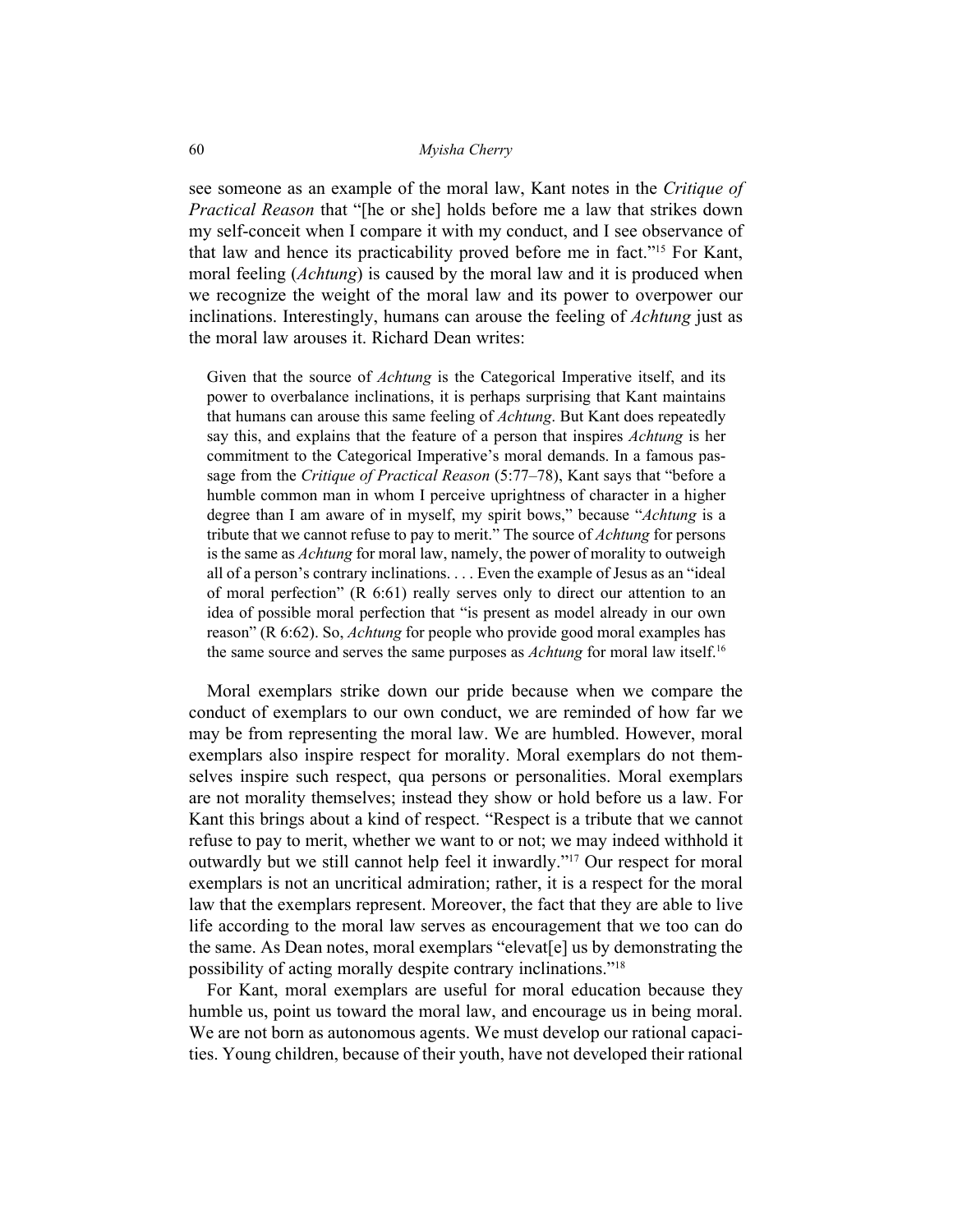capacities fully. So exposing them to examples can help develop their ability to control their inclinations. Kant writes in the *Metaphysics of Morals*, "the experimental means for cultivating virtue is [a] good example on the part of the teacher and [a] cautionary example in others, since, for a still undeveloped human being, imitation is the first determination of his will to accept maxims that he afterwards makes for himself."19 According to Kant, moral exemplars can serve as a good example as well as a cautionary example.

Even when we become autonomous moral agents, the fact that we have an image-dependent understanding will require the use of exemplars. Kant believes that to think abstractly we need images. Kant's solution is that we represent moral concepts symbolically and analogically through images.20 In the *Groundwork* he writes,

It is admittedly a limitation of human reason . . . that we conceive of no considerable moral worth in the actions of a personal being without representing that person, or his manifestation in human guise. This is not to assert that such worth is in itself so conditioned, but merely that we must always resort to some analogy with natural beings in order to make supersensible qualities comprehensible to ourselves<sup>21</sup>

Thus moral exemplars are images that represent to us the moral law. Without these examples, it will be difficult for us to comprehend morality.

In *Kant and the Ethics of Humility*, Jeanine Greenberg argues that Kant thinks moral exemplars are useful because principles cannot guide our moral character. She claims that because "finite rational agents are not able to appreciate the full and perfect process of the internalization of these principles" we need examples.<sup>22</sup> She notes, "Although finite rational agents can derive from principles some basic guides to character, experience is too large to allow me to *deduce* my *entire* moral character from the terms of these principles." On Greenberg's reading of Kant, "finite rational agents seeking to internalize moral principles into their characters need, then, not just a regulative ideal in the sense of a guiding principle; they need also a regulative ideal in the sense of a guiding *person*."23 In other words, exemplars, unlike sole a priori principles, can show me contextual ways of putting in practice these principles. Therefore we need not just the principles but examples that model these principles.

Moral exemplars are also useful for hope and inspiration. Exemplars give us hope and inspiration that what morality demands is humanly achievable.<sup>24</sup> Kant notes, "Examples put beyond doubt the feasibility of what the law demands."25 He also states that the example of a teacher serves as "proof of the feasibility of that which is in accordance with duty."26 In others words, exemplars give us inspiration because they show us that morality is achievable.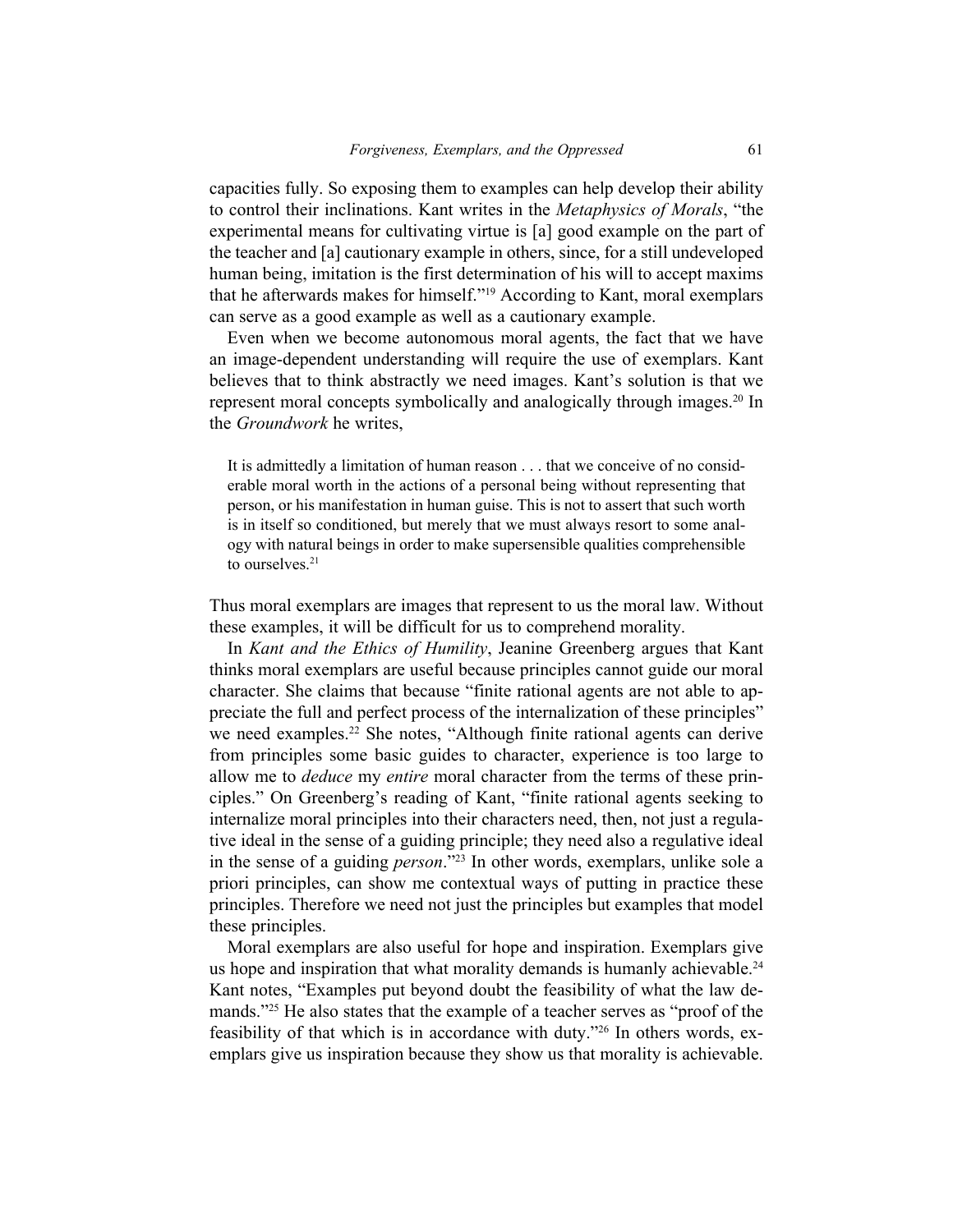This is not to say that we can only know the moral law through examples. From a logical point of view, we cannot know or prove moral principles through these empirical examples. However, from an anthropological point of view, examples give us hope that humans can act morally.27 As Greenberg notes, "individual standard provides an image of perfection . . . and it provides an image of possibilities."28 They point us to moral possibilities. Although it is the moral law that tells us that it is possible (ought implies can), "a mere principle to pursue self-perfection is not going to be sufficient to reveal the myriad ways and depths through which an individual person could—and should—pursue it."29 Moral principles tell us what is possible, and in the context of forgiveness, moral examples reveal to us the variety of contexts and situations we can respond to, the variety of objects we can forgive, and the many ways in which we can put forgiveness in practice.

Kant also believes that exemplars serve the purpose of emulation. Human examples give us a tangible ideal to aim for. These moral exemplars should be emulated but they should not be imitated. At first glance, emulation and imitation appear to be synonymous. However, there is a distinction for Kant. When a moral agent *imitates* another's behavior, he or she is copying behavior but not thinking why he or she is a good moral example in the first place. That is why Kant states that "imitation has no place at all in matters of morality."30 However, when we *emulate*, we do not emulate the person per se, but rather the ideal of reason that the person represents and makes visible to us.31 In other words, it is the moral law and not the person that we emulate.

## **WHEN THE USE OF FORGIVENESS EXEMPLARS GOES WRONG**

So far I have provided a description of popular forgiveness exemplars. I have also described the ways in which these moral exemplars can aid our moral education, serve as hope and inspiration, and represent to us the moral law. It will seem thus far that using these figures as forgiveness exemplars is not problematic at all; rather, they aid in helping us to live a moral life. In what follows, I will evaluate arguments that the fact that exemplars have forgiven others or that the exemplars recommend that we should forgive is reason to forgive. I will also provide (à la Kant) reasons for why I think the use of the rhetoric disempowers victims.

Although Greenberg's focus in *Kant and the Ethics of Humility* is on moral affirmation of self-other comparisons, she does provide us with ways in which the use of exemplars can go wrong. She notes that moral exemplars can make us morally complacent. Instead of focusing on the first-person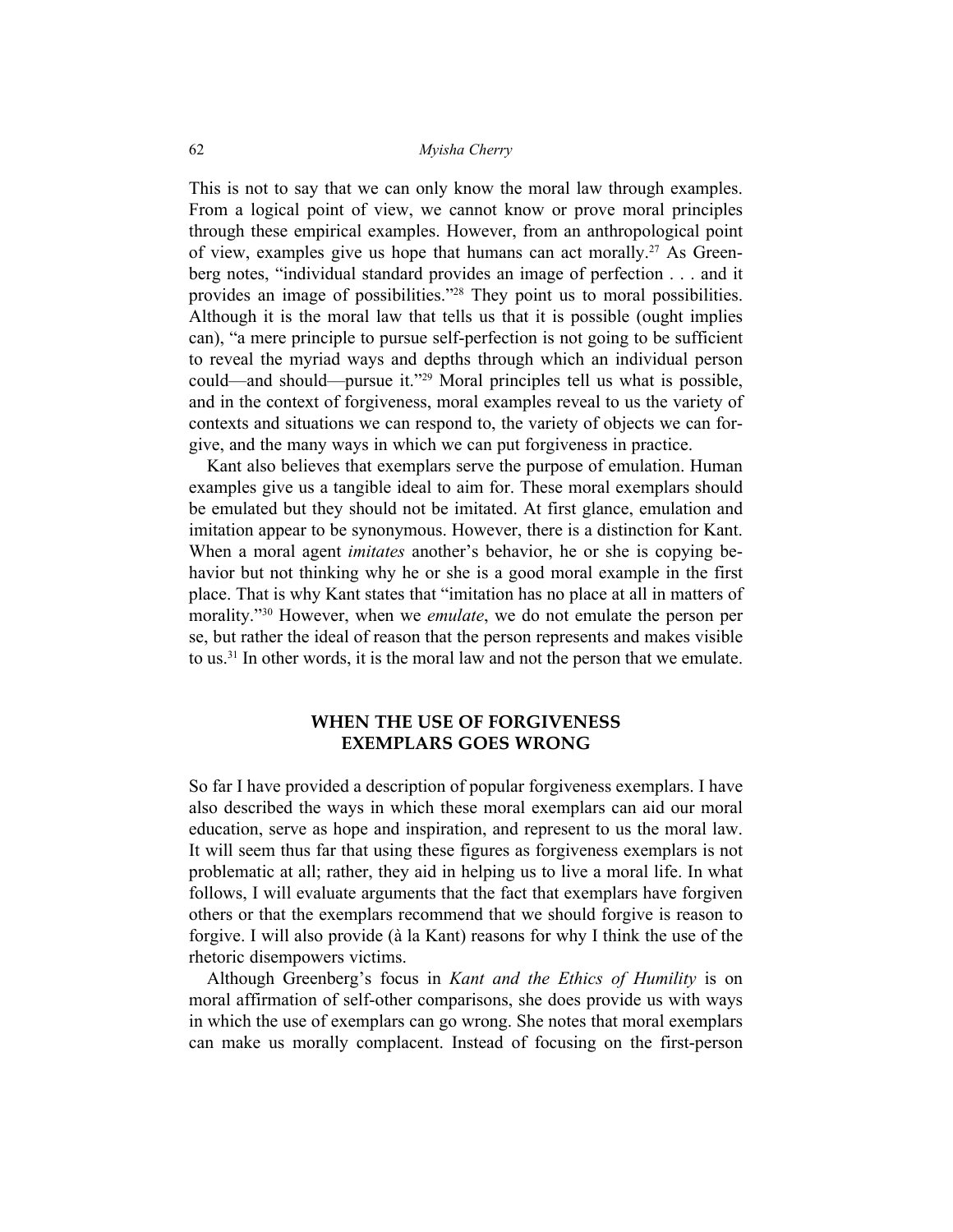pursuit of moral development, we can rely on moral exemplars to do all the work for us. Of course, this can only happen because we *imagine* that they can actually do it for us and not because they actually can do the work of moral development for us. She also notes that we can look at moral exemplars with only aesthetic admiration. In this way, we only appreciate the ideal they present to us instead of doing the work of actually attending to our own character. We can also overidealize moral exemplars and this can create feelings of inferiority and superiority. Greenberg thinks, by conceiving of exemplars as superior, it can lead us to become uncritical followers instead of moral agents. I imagine that we can also feel inferior by an exemplar, and instead of being encouraged in the possibility of moral excellence, we could be so overwhelmed by the character of others in comparison to our own that we get discouraged from living a moral life.

Note that Greenberg's examples of when the use of moral exemplars can go wrong is connected more to the ways in which a moral agent uses moral exemplars and not the ways in which speakers employ moral exemplars in their moral arguments. "Nelson Mandela forgave," "Martin Luther King Jr. practiced forgiveness," and "What would Jesus do?" are familiar claims and rhetorical questions used when attempting to convince others—often victims of oppression—to forgive. The speaker's strategy is to use moral exemplars to convince the victim to forgive. I think this rhetorical strategy can make two kinds of moves: 1) the *authority move* and 2) the "*their suffering is worse than yours*" move. The speaker utilizes the *authority move* when he or she provides as a forgiveness exemplar someone whom the victim looks to as an authority figure and as a result is inclined to follow him or her unquestioningly. By doing so, the speaker utilizes the exemplar as a model, recognizing that one is more likely to be inspired to become like those who have a certain type of authority in the moral community. While Kant believes that we could come to respect moral exemplars as representations of the moral law, the speaker's strategy in the *authority move* is to convince the victim to follow the authority figure uncritically. The speaker argues that the victim should model the moral exemplar not because they necessarily represent the moral law, but because they are an authority figure. The exemplars are usually leaders of social causes such as King and Mandela. The speaker argues that forgiveness exemplars are supposed to serve as a reminder that if one is committed to the cause (for example, justice, equality, and love), one will do as the leader of the cause has done or as the leader instructs them to do: forgive.

The strategy in the "*their suffering is worse than yours*" move is to provide a forgiveness exemplar who suffered more than the victim did. It implies that if the moral exemplar suffered more than the victim—who is assumed to have suffered less—he or she should forgive for that reason alone. The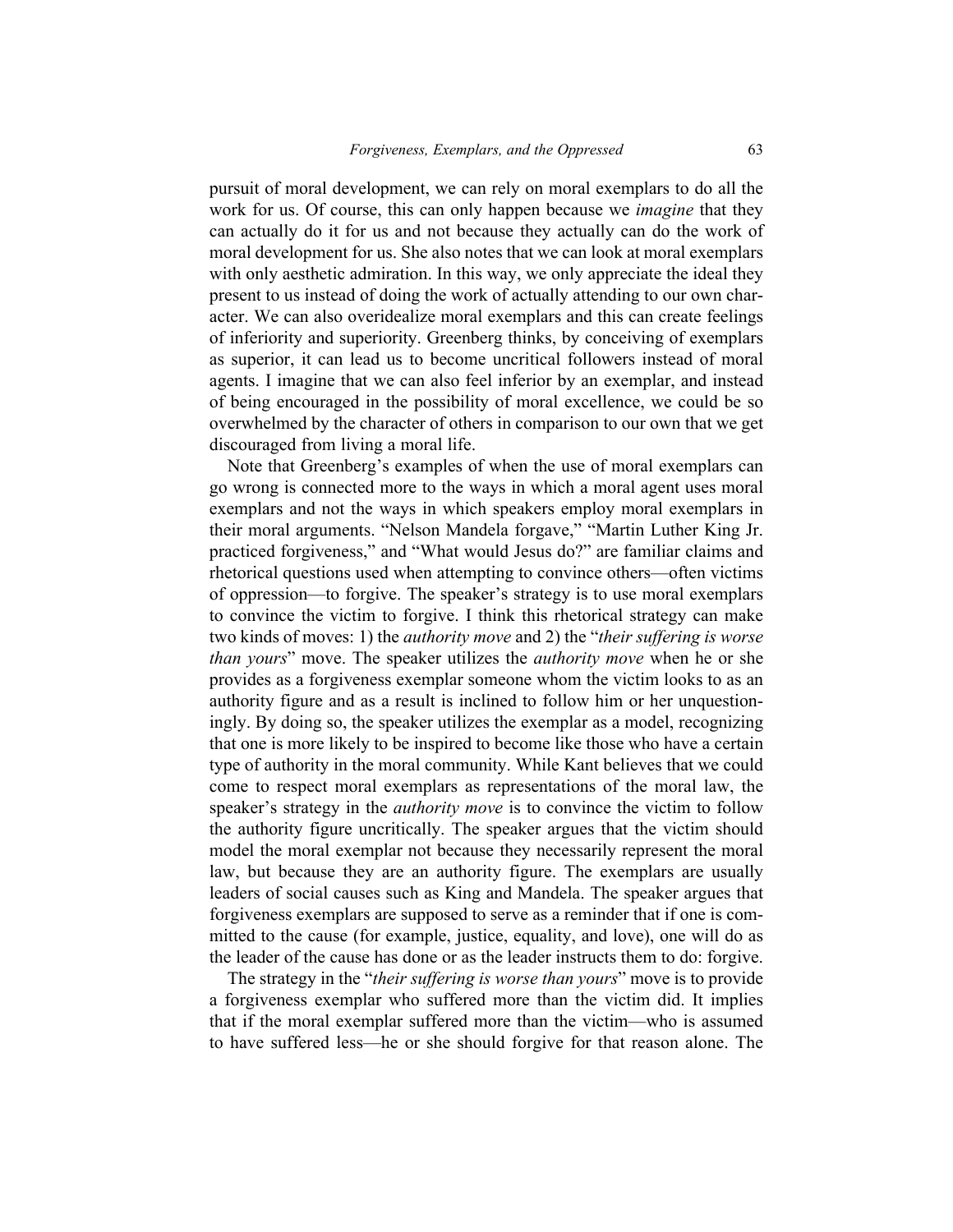move is made to convince the victim not merely that it is possible to forgive, but that the victim's circumstances warrant forgiveness by the fact that the circumstances are less extreme than the circumstances of the moral exemplar.

My first set of criticisms of this kind of rhetoric focuses on argumentation and fallacious reasoning. I am not arguing that examples have no place in moral arguments. In general, examples fulfill the job of illustrating principles. They make reasons clearer. Examples make it easier to understand the general rule. For example, for the conclusion "for the good of the moral community, members of the moral community should forgive," I may use as a premise the proposition that "forgiveness reconciles the offender and the victim." As an example to illustrate this point, I may highlight Nelson Mandela's efforts, challenges, and results to show *how* and *that* forgiveness can reconcile offenders and victims. The example illustrates the proposition and aids in its understanding. The example itself ("Nelson Mandela forgave") is not a premise; rather, it is only an example that illustrates a particular premise.

My main criticism of the forgiveness rhetoric explained here is that the rhetorical appeal does not make this kind of argument. Instead the forgiveness exemplar is held up to persuade the victim motivationally to act in a certain way, rather than illustrating a general principle that the victim may or may not accept as applying to his or her case. The exemplars become reasons to accept the normative claim that the victim should forgive instead of just illustrating the moral law. This is an improper use of examples in moral argumentation if we aim to avoid fallacious reasoning.

The *authority move* is a classic appeal to authority. Appeal to authority is fallacious reasoning that claims that we should accept the truth of a conclusion simply because an authority figure said we should. We should forgive simply because Jesus said we should forgive or we should forgive because King also forgave. It takes no consideration of what the moral law requires. In certain ways, these moves contain the adage that victims should "follow their leaders" instead of follow the moral law. This kind of rhetoric does not empower victims but instead disempowers them. Instead of arguing that victims should forgive for rational reasons, it assumes that they have more reason to follow a leader than to follow their own reasoning. The move advocates an uncritical and irrational respect for authority, while Kant argues for a rational respect for authority. In the former, for Kant, we are immature. In the latter, we are mature. Kant notes in "What Is Enlightenment?" that when we have an uncritical respect for authority, it shows that we do not have the courage to use our own understanding. We lack the resolution to use our own understanding without the guidance of another. It is the dogmas of the exemplars and not our understanding of the moral principles that guide us. In doing so, the authority figures' dogmas become the ball and chain of "our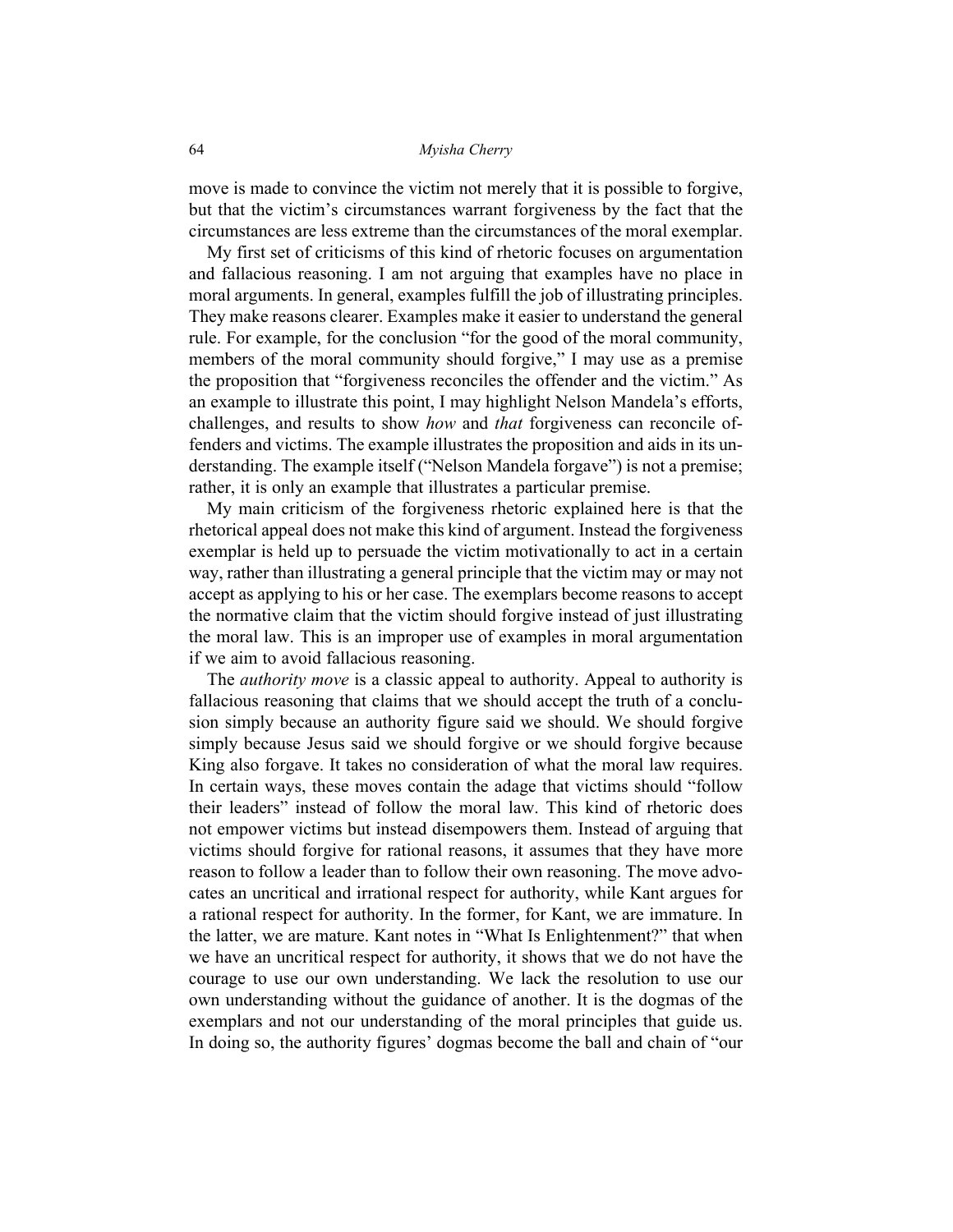permanent immaturity."32 However, when we have a rational respect for an exemplar, we follow their example *because* we recognize that it mirrors the moral law. Instead of inviting victims to be autonomous, these arguments invite victims to be heteronomous. I will say more later about how this rhetoric disempowers victims, but I think criticisms of student protests against racism across U.S. college campuses provide us with an example of this move. In 2016, Clemson University students protested for diversity on their campus by staging a nine-day outdoor sit-in. In an open letter criticizing students, Dr. David Woodard wrote: "The main difference between the 'See the Stripes' [student protestors] beliefs and Martin Luther King, Jr. is that the latter had a moral premise for his actions. . . . The only pastor to have a national holiday named after him emphasized forgiveness, not retribution. . . . Their words and actions have none of the markings of Martin Luther King, Jr."33 The professor is suggesting that the protestors have reasons to forgive because Martin Luther King Jr. forgave. Woodard uses King as an authority figure to appeal to and he implicitly suggests that King would agree with his criticisms of the protestors.

The *authority move* argues that the fact that exemplars forgave is reason for the victim to forgive. Instead of the following argument:

P1: Forgiveness reconciles the offender to the victim (for example, Mandela post-apartheid).

P2: Forgiveness aids in the psychological health of the victim (for example, civil rights activists).

C: Therefore we should forgive *at least* for prudential reasons.

The speaker employs the *authority move* by arguing:

P1: Jesus forgave.

P2: Whatever Jesus did, we should do.

C: Therefore we should forgive.

We need P2 for the argument to work. However, it is precisely this premise that causes the problem. When using the *authority move*, the speaker disempowers the victim by inviting him or her to ignore, dismiss, or be unaware of morality. For Kant, exemplars do not *alone* show that we can do it and that therefore we ought to do it. They do not prove morality is possible. It is the moral law (that is, ought) that informs us of what we can do. Empirical examples are not enough to prove a priori propositions. An overreliance on moral exemplars can lead us to commit the *authority move* to the point that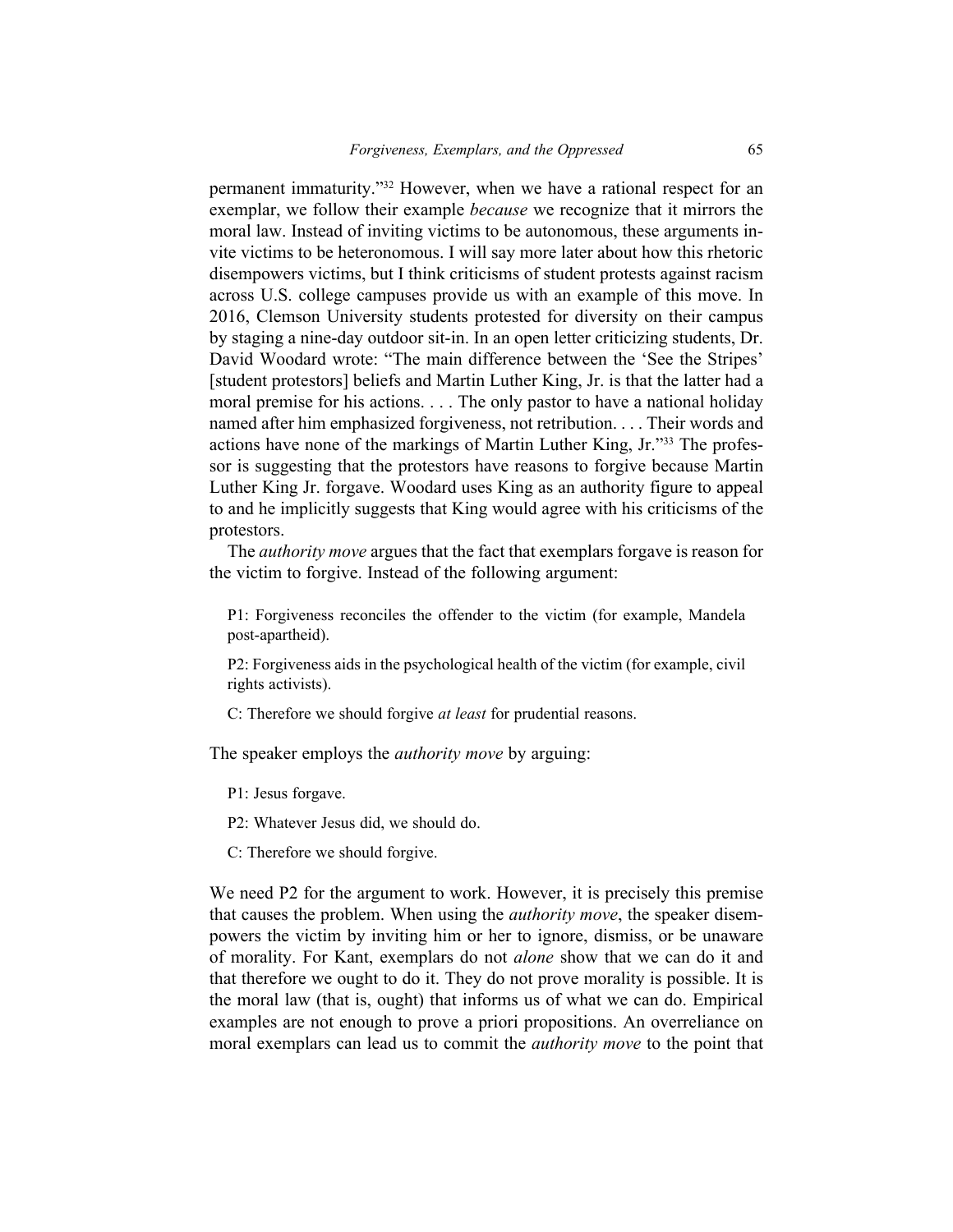exemplars become our only reason for acting and we no longer have the ability to make moral judgments. Kant refers to this idea through his use of the go-cart analogy. He notes that the overuse of examples can "weaken the effort of the understanding to gain sufficient insight into the rules in the universal and independently of the particular circumstances of experience."34 A go-cart is like a walker. Go-carts were used to teach babies how to walk with the hope that they would eventually no longer depend on the go-cart. However, an overreliance on a go-cart could in turn weaken the baby's ability to walk just as an overreliance on crutches could weaken an injured teenager's ability to recover. We could eventually get so deeply invested in the *authority move* that none of our premises consist of rational reasons but only forgiveness exemplars. By doing so, moral exemplars become the proper criteria for morality instead of morality itself. Speakers who invite victims to give in to the *authority move* can disempower victims to the point that they are unable to make moral judgments absent moral examples.

In addition, the appeal to authority can be insincere and not in good faith. It is possible that Woodard and others do not really know what King actually said about forgiveness. It is also possible that Woodard and others have not consulted enough resources to adequately predict what King would say about the students' perceived lack of forgiveness. The speaker's only use of the forgiveness exemplar is to get the victim to behave as the speaker would want him or her to. In the authority move, the speaker could use the exemplar as another way to criticize and to punish victims. The speaker can do this while also ignoring that in particular cases King might advise protestors not to forgive for decisive reasons.

The "*their suffering is worse than yours move*" commits the fallacy of appeal to emotion. In the coffee shop employees' case, the writer seemed to be asking, "If someone who was wrongfully imprisoned can forgive, then shouldn't we who suffer less than four years of wrongful imprisonment follow their example?" By participating in the "*their suffering is worse than yours move*," the speaker may characterize the suffering that the forgiveness exemplars underwent (for example, Mandela's imprisonment, King's assaults, and Jesus's death). The speaker highlights the exemplar's decision to forgive in spite of the pain in order to elicit emotions in victims to get them to accept the truth of the speaker's conclusion. In both the appeal to authority and appeal to emotions, the speaker does not present arguments to victims as rational beings but rather as irrational beings who are not responsive to rational reasons but are only emotionally vulnerable. Kant is notorious for his criticism of the use of emotions as reasons for acting. Kant argues that reason should be our guide and not emotions. We should act morally because the moral law commands it, not because we feel like it. Barbara Herman<sup>35</sup> thinks that Kant is not dismissing emotions altogether. On her view, we can have inclinations, but reason ought to be our primary motive. While I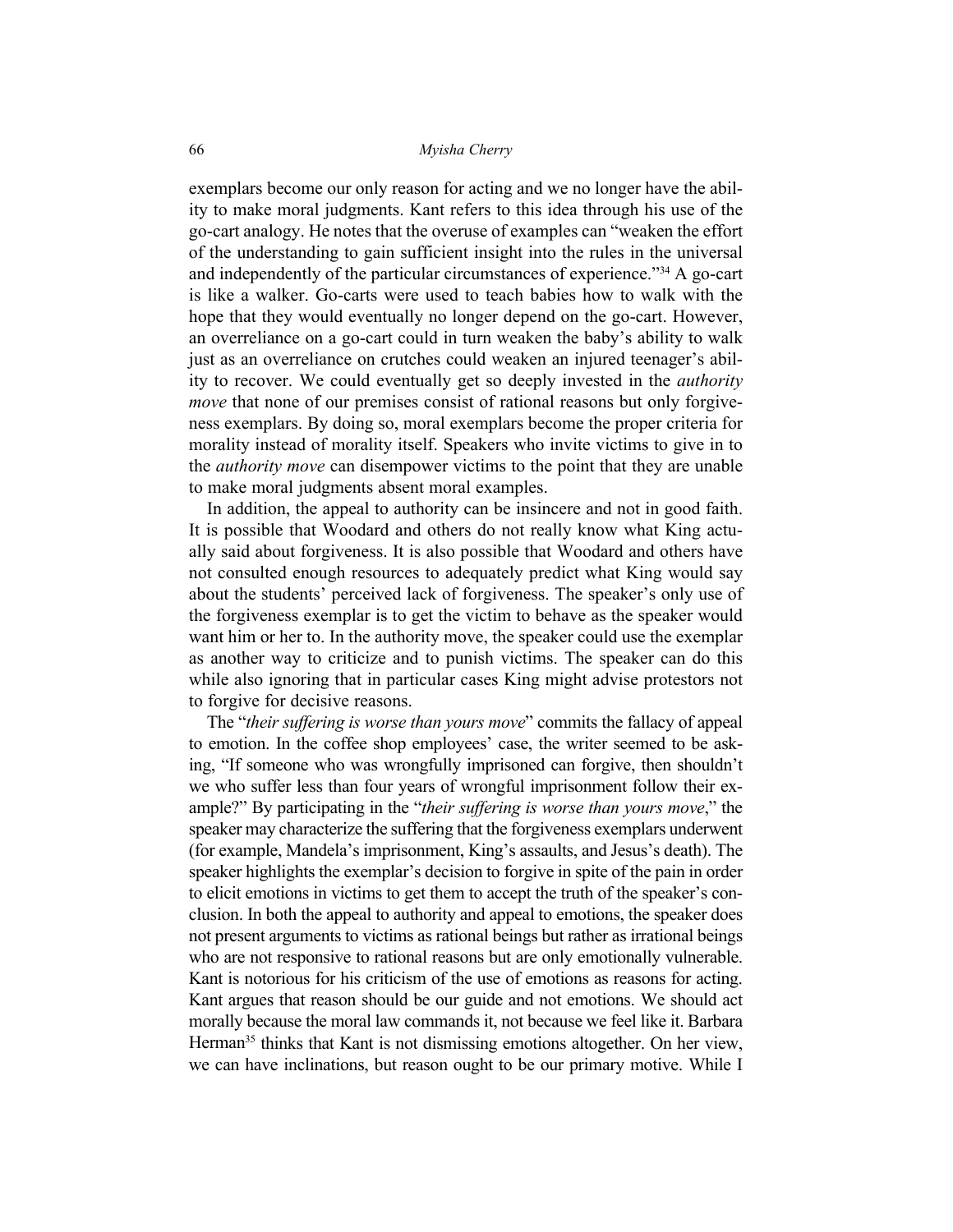have previously disagreed with Kant on his dismissal of emotions, Herman helps me to see that Kant and I have more in common than I thought. Like Aristotle, I believe that emotions should be directed to the right object, at the right time, and to the right degree. I also believe in emotional cognition; I think emotions have objects and they are judgments.<sup>36</sup> I do not see emotions detached from reason, and if they were, I would not argue for or defend them as I do. While our projects, aims, and conceptions are different, Kant and I agree that reason and emotion have or should have a relationship in morality. For this reason, any attempt at using emotion outside of the bounds of reason is something with which we both disagree.

I agree with Kant that our exercise of reason is true freedom. Any use of emotions that disempower victims by inviting them to be less free should be challenged. The above rhetoric does disempower victims in this way. When anyone uses emotionally manipulative means to move us to act, we are not responding in the freedom that reason leads us to. Instead we are manipulated with the emotions of guilt, pity, or sadness. In some ways, we are no longer ends at this point but means, for our emotions are used to get us to respond in ways that the speaker desires. Once again, the speaker—with our emotions—does not assume that we are autonomous agents who are able to figure out what is the right thing to do within ourselves. Rather, they assume that we require a heteronomous source (sources outside of ourselves such as people or actions). The speaker assumes that victims are only able to understand what to do because others tell them what to do or because the exemplars have done it themselves. The speaker may also think that the victim will be better moved by emotions than by reason.

Additionally, the rhetoric also assumes that victims are immature. Immaturity, for Kant, is allowing others to do the thinking for us. He defines immaturity as the "inability to use one's understanding without the guidance of another."37 It may be convenient to be immature so I need not make any efforts at all. If I am to think that I ought to forgive because a particular exemplar told me I should or because he or she forgave, there is little effort that I need to take to understand why forgiveness is something I should practice. Immaturity is not something we inherit because we are human or because we lack understanding. It is only self-incurred when we lack the resolution and courage to think for ourselves. By encouraging immaturity by using the above rhetoric, a speaker disempowers victims by inviting them to remain in their self-incurred immaturity instead of entering into enlightenment.

My second set of criticisms of this kind of rhetoric focuses on the insufficiency of exemplars. Here I would like to go into further detail about examples and elaborate on claims I have presented earlier but only briefly discussed. For Kant, morality is an unconditional command that tells us to act lawfully, period. We discover what this "ought" is through our rational capacity. If we ought to do it, that means we can do it. I have argued that the use of King,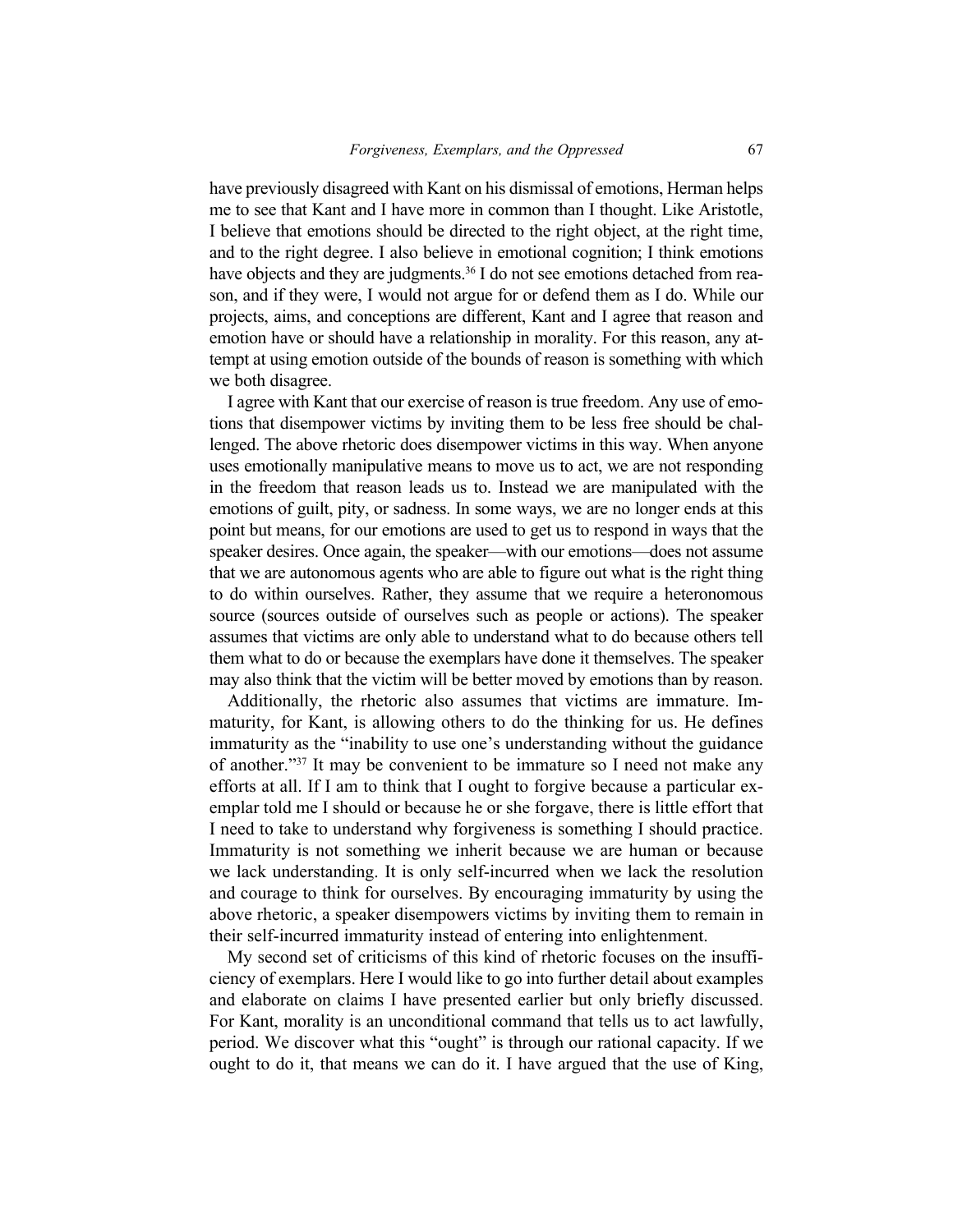Mandela, Jesus, and other forgiveness exemplars can go wrong when they are used not as examples of a premise, but when the fact that the exemplars have forgiven others becomes a reason itself. Forgiveness exemplars lack a certain kind of qualification to serve as reasons to forgive. Examples are not enough to serve as reasons themselves, for even examples must be judged to be a fitting example by morality. Kant writes, "every example of it represented to me must itself first be appraised in accordance with principles of morality, as to whether it is also worthy to serve as an original example, that is, as a model; it can by no means authoritatively provide the concept of morality."38 If forgiveness exemplars should be judged according to a moral standard itself, then the fact that they forgave others or they recommend that we should forgive cannot be a reason to forgive. This is so because the exemplars presuppose the presence and primacy of a moral law by which they should be judged.

Earlier I introduced the "follow your leader" assumption that is embedded in the *authority move* and the "*their suffering is worse than yours*" move. I will now apply that assumption in making the distinction between imitation and emulation. When a speaker makes the *authority move* by using only forgiveness exemplars as premises, he or she may assume two things: 1) the power of the exemplar alone to convince victims or 2) the powerlessness of the victim to follow moral laws instead of moral examples alone. In assuming that victims will "follow their leader" by accepting the *authority move* argument, the speaker invites victims to imitate and not emulate. Someone who imitates another looks at an exemplar's life in order to model it. They are unaware of the reasons for doing it. On the other hand, to emulate forgiveness exemplars is to adopt their practice of forgiveness *and* also understand and accept the moral reasons for doing so. An empowered victim does not merely follow the leader when making moral decisions. Instead he or she follows the moral law and only takes moral exemplars to be a representation of the law as well as a source of hope and inspiration.

## **POSSIBLE OBJECTIONS**

One possible objection to my argument is that the rhetoric that I speak of is not something that philosophers would engage in. My interlocutor may claim that people may talk in sloppy ways, but no one thinks this is how we should reason. Philosophers are careful with argumentation and will never use exemplars as reasons to forgive. This objection makes several assumptions. It assumes that philosophers are always more careful than ordinary people in their arguments. It does not take into account that philosophers often find themselves in unreflective movements as reactive human beings often do. In our interpersonal conversations, we are not always as careful as we should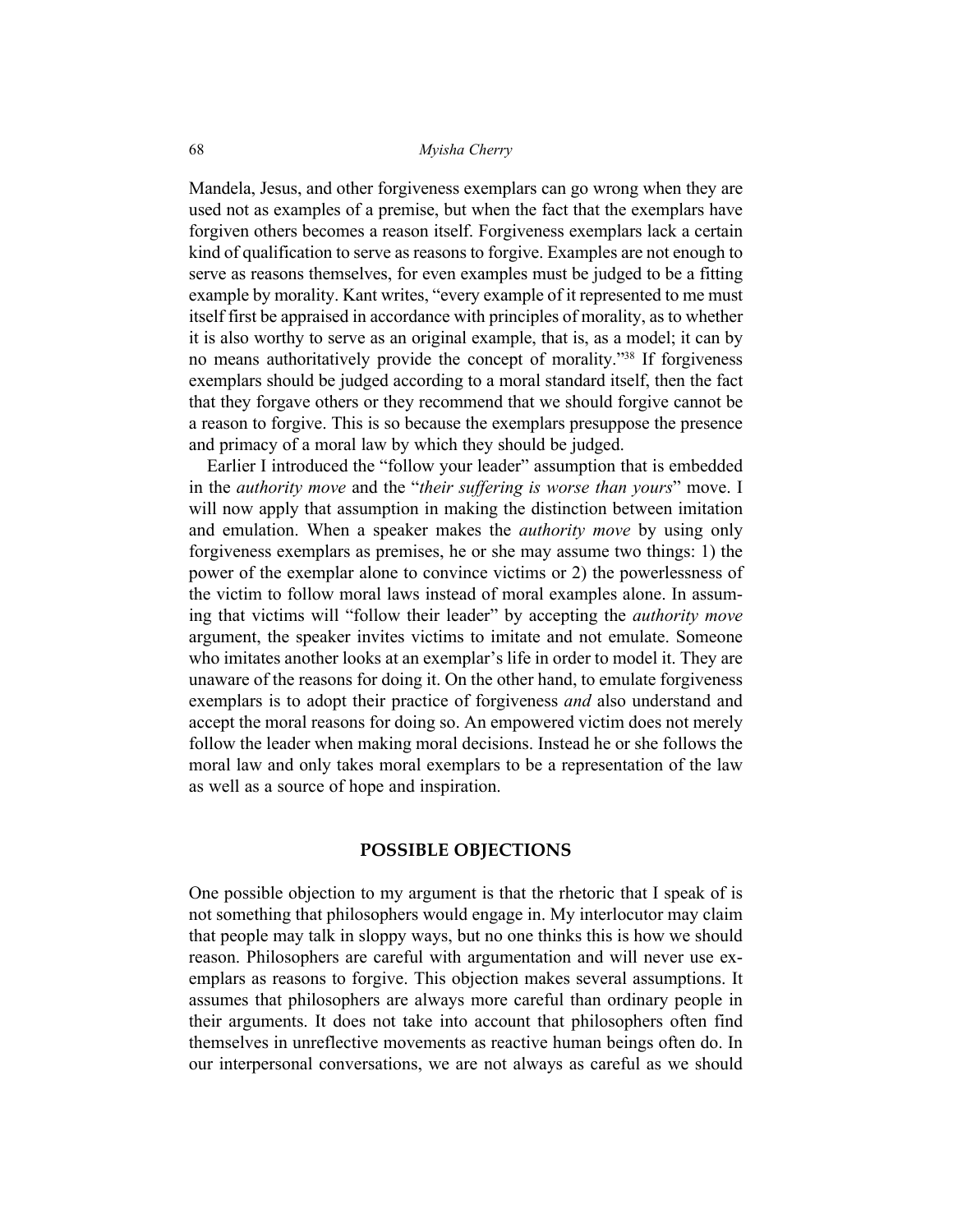be. Beyond the philosophical literature, as I indicated earlier, there are media outlets that do commit these mistakes (for example, news articles and television and video web programming) and they are influential. My argument aims to convince everyone in the moral community to be careful with the use of forgiveness exemplars.

Another objection may be that the speaker—in using these moves—is not intending to disempower victims but rather is intending to persuade them to stretch their moral capacities—to forgive where we might think it is impossible to forgive—rather than to pressure victims. This objection follows a Kantian framework, for if what matters for Kant is not our actions but our motives, then surely we cannot say that a speaker disempowers others when his or her only intention is to convince victims to practice forgiveness on moral grounds. I do not think this is an accurate reading of Kant. Kant thinks that we cannot always be sure what our true intentions are. He writes in *Groundwork*, "Though much may be done in conformity with what duty commands, still it is always doubtful whether it is really done from duty and therefore has moral worth."39 He continues, "It is absolutely impossible . . . to make out with complete certainty [in which a moral action] rested simply on moral grounds."40 Therefore it is possible to think that I intend to encourage others to forgive for "forgiveness's sake," but I could actually be intending to take their power away from coming to that decision through their own rational means. In addition, I think that our words (including our arguments) can have an effect on others despite our best intentions. For example, a racist joke that was told to be funny can still be racist—even if the speaker did not intend the joke to be racist. Likewise, a speaker could still make these rhetorical moves and in doing so disempower victims, although his or her intentions were to inspire victims to forgive.

My interlocutor may also object to my argument on the basis that only a Kantian will be convinced of my argument. While I have used Kant as a resource in communicating the uses and dangers of forgiveness exemplars, one does not need to be a Kantian to accept my argument. By utilizing Kant, I have not argued that one ought to follow the universal law or that only intentions matter in morality. I have argued that anyone concerned with rationality, respect for reasons, reasonableness, and respect for victims will have reason to be convinced of my argument.

## **CONCLUSION**

The specific examples I have provided in this chapter highlight the inappropriate ways in which a reporter and a critic employ exemplars. Each speaker uses different rhetorical moves and they have different motives for doing so.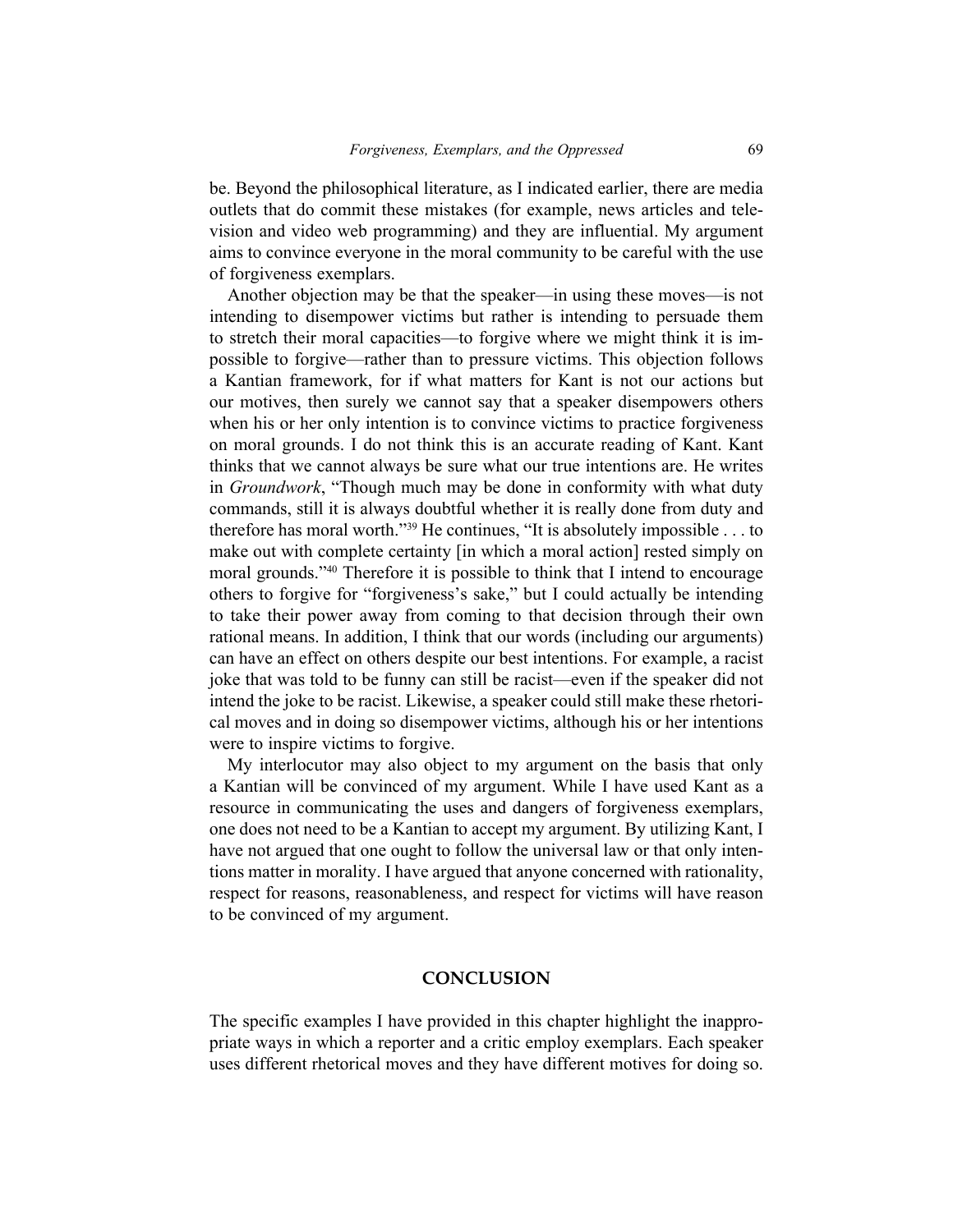However, in the end they achieve the same result: they disempower victims. So how should we make use of forgiveness exemplars in our arguments? While I do not think making use of forgiveness exemplars is a moral sin, when we do make use of them we should do it with sincerity and great care. This includes recognizing that forgiveness exemplars can represent morality, inspire and give hope to others, be something to emulate, and can aid in moral education. While they can do all of the aforementioned, as well as illustrate and provide clarity to the premises of our forgiveness arguments, their actions and recommendations should not be taken as decisive reasons to forgive. Any use of forgiveness exemplars in this way can disempower victims and thus it is inappropriate. When those in positions of power attempt to persuade the powerless to forgive by using exemplars, we have reasons to view their arguments as extremely dubious.

## **NOTES**

1. Sincere and warm thanks to Samuel Fleischacker, who commented on a previous draft of this chapter. Thanks also to Kathryn Norlock for many useful comments.

2. Glen Pettigrove, "Meekness and 'Moral' Anger," *Ethics* 122 (2012): 341.

3. Martha Nussbaum, *Anger and Forgiveness: Resentment, Generosity, and Justice* (New York: Oxford University Press, 2016).

4. Hannah Arendt, *The Human Condition*, second edition (Chicago: University of Chicago Press, 1998).

5. Steve Hartman, "Innocent Man Ends Up Pals with Crooked Cop that Framed Him," *CBS News*, April 15, 2016, accessed September 8, 2016, http://www.cbsnews. com/news/on-the-road-innocent-michigan-man-ends-up-working-alongside-crookedcop-that-locked-him/?ftag=YHF4eb9d17.

6. Nussbaum, *Anger and Forgiveness*, 235.

7. Joseph Butler, *The Works of Bishop Butler*, ed. David White (New York: University of Rochester Press, 2006).

8. Nussbaum notes in *Anger and Forgiveness* (10, 12) "an unsurprising but unfortunate aspect of the many memorials of Nelson Mandela—who . . . did not use that concept [forgiveness], and framed his efforts in different terms." Here I take it that Nussbaum is not referring to Mandela's private use but instead his public use of the term that is evident in his speeches, interviews, and books.

9. Martin Luther King Jr., *Strength to Love* (Minnesota: Fortress Press, 1963), 43–52.

10. Martin Luther King Jr., *The Radical King*, ed. Cornel West (Boston: Beacon Press, 2015), 62.

11. Butler, *The Works of Bishop Butler*, 101.

12. Macalester Bell, *Hard Feelings: The Moral Psychology of Contempt* (New York: Oxford University Press, 2013).

13. Benjamin E. Mays, *Born to Rebel: An Autobiography by Benjamin E. Mays* (Athens, GA: University of Georgia Press, 1971).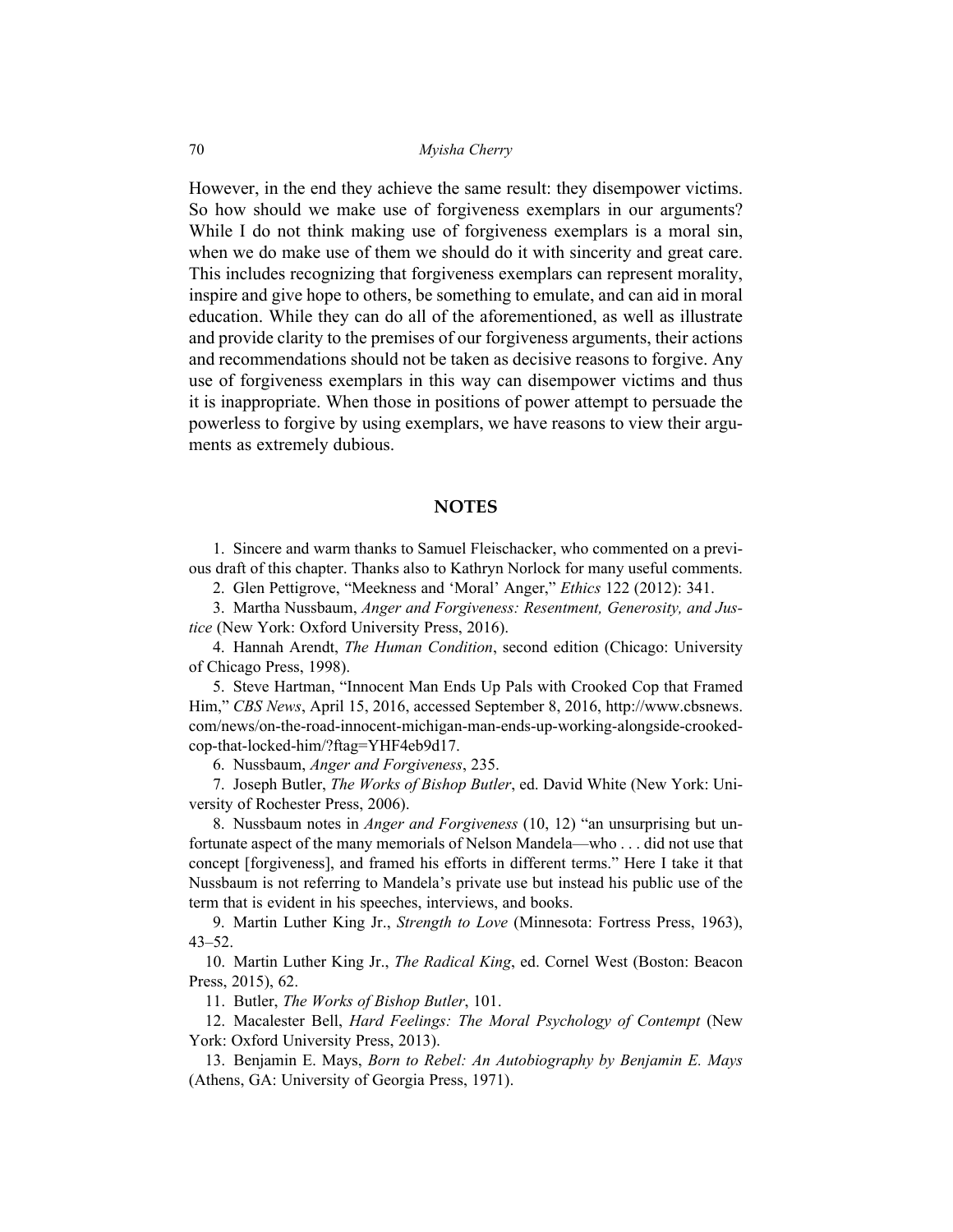14. Jeffrie Murphy and Jean Hampton, *Forgiveness and Mercy* (Cambridge: Cambridge University Press, 1988).

15. Immanuel Kant, *Critique of Practical Reason*, ed. Mary Gregor (New York: Cambridge University Press, 1997), 5:77.

16. Richard Dean, "A Plausible Kantian Argument against Moralism," *Social Theory and Practice* 38, no. 4 (2012): 590.

17. Kant, *Critique of Practical Reason*, 5:77.

18. Dean, "A Plausible Kantian Argument against Moralism," 590.

19. Immanuel Kant, *The Metaphysics of Morals*, ed. Mary Gregor (New York: Cambridge University Press, 1996), 6:479.

20. Robert Louden, "Making the Law Visible: The Role of Examples in Kant's Ethics," in *Kant's Groundwork of the Metaphysics of Morals: A Critical Guide*, ed. Jens Timmermann (New York: Cambridge University Press, 2009), 71.

21. Immanuel Kant, *Groundwork of the Metaphysics of Morals*, ed. Mary Gregor (New York: Cambridge University Press, 2006), 6:64–65.

22. Jeanine Greenberg, *Kant and the Ethics of Humility* (Cambridge: Cambridge University Press, 2005), 207.

23. Ibid., 208.

24. Louden, "Making the Law Visible," 97.

25. Kant, *Groundwork*, 4:409.

26. Ibid., 6:480.

27. Louden, "Making the Law Visible," 98–99.

28. Greenberg, *Kant and the Ethics of Humility*, 208.

29. Ibid.

30. Kant, *Groundwork*, 4:409.

31. Louden, "Making the Law Visible," 100.

32. Immanuel Kant, *Kant: Political Writings*, ed. Hans Reiss (New York: Cambridge University Press, 1991), 55.

33. Zachariah Talley, "Clemson Prof to Protesters: MLK 'Emphasized Forgiveness, Not Retribution,'" *The Tiger Town Observer*, April 26, 2016, accessed September 13, 2016, http://www.campusreform.org/?ID=7524.

34. Louden, "Making the Law Visible," 104.

35. Barbara Herman, "On the Value of Acting from the Motive of Duty," *Philosophical Review* 90, no. 3 (1981): 359–82.

36. Martha Nussbaum, *Upheavals of Thought: The Intelligence of Emotions* (New York: Cambridge University Press, 2001).

37. Kant, *Kant: Political Writings*, 54.

38. Ibid., 21.

39. Kant, *Critique of Practical Reason*, 4:406.

40. Ibid., 4:407.

#### **REFERENCES**

Arendt, Hannah. *The Human Condition.* Second edition. Chicago: University of Chicago Press, 1998.